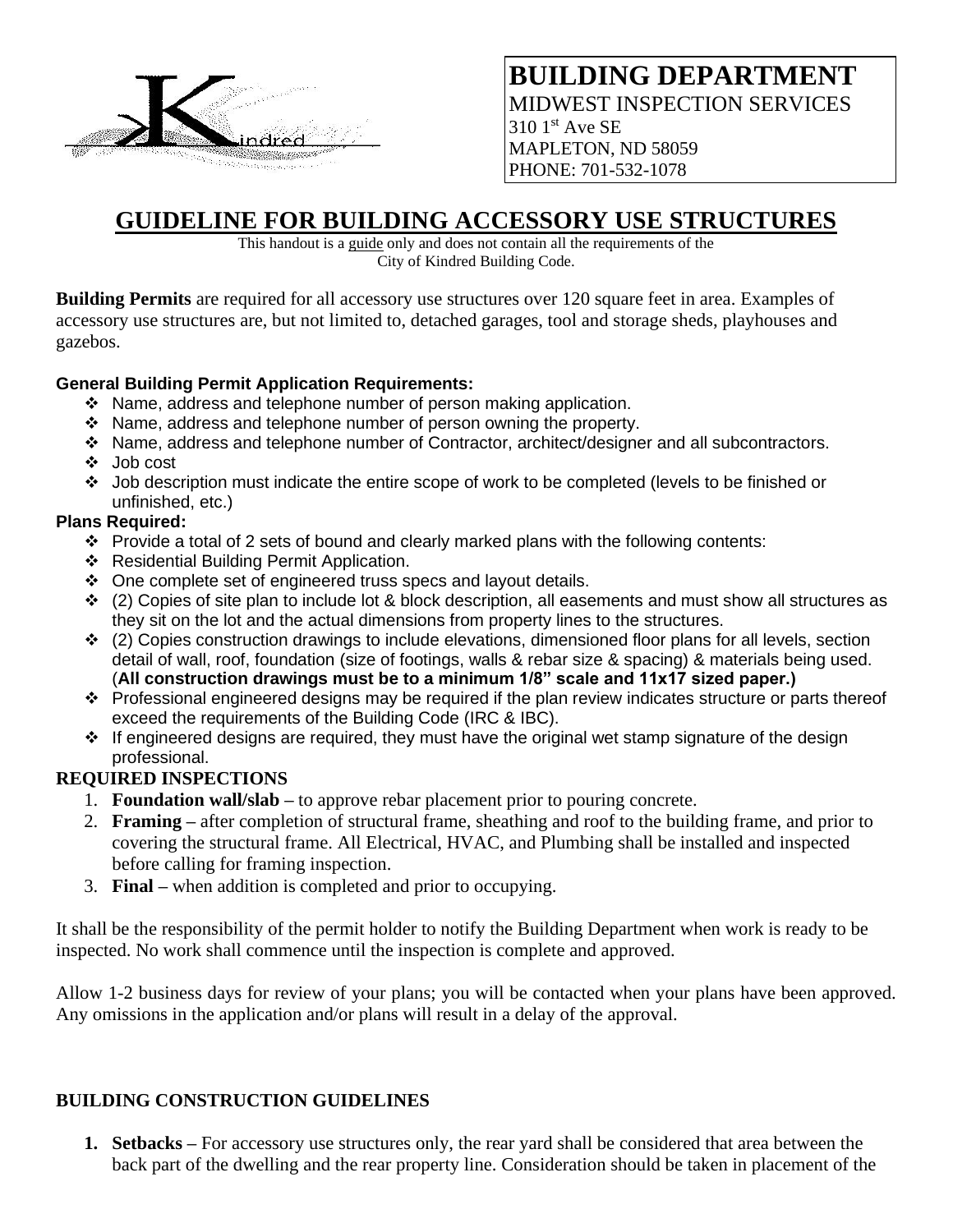accessory structure if future expansion of the dwelling into the rear yard is a possibility. The setback requirements for accessory structures in front and side yards shall be the same as for the primary dwelling.

- **2. Building Size –** The maximum area for an accessory use structure is 1000 square feet. The maximum height for an accessory use structure is 16 feet from grade to the highest part of the roof. Larger accessory use structures may be conditionally permitted in some residential zoning districts.
- **3. Foundation –** The foundation may be a concrete slab with turned-down footings or decay resistant wood. Concrete having a 3500 pound strength and air entrainment should be specified. Concrete slabs must be a minimum thickness of 3 ½ inches. The perimeter of the slab shall be 12 inches thick for an 8 inch to 12 inch width. Within the thickened perimeter of the slab, two #4 rebar should be installed to be continuous around the perimeter. If the slab rests on fill, it should be reinforced with #4 rebar 2 feet on center or 6inch X 6 inch welded wire mesh. All Accessory structures must be anchored into the ground a minimum of 12".
- **4. Walls -** Bottom plate shall be of at least the same width as the wall studs. Wall studs shall be a minimum 2 X 4 and space maximum 24 inches on center, with three wall studs at each exterior corner. Wall studs shall be capped with double top plates overlapped at corners and end joints offset at least 24 inches. Structural wall sheathing is recommended. Headers must have at least one trimmer stud under each end. Headers over 5 feet shall have a minimum of two trimmer studs under each end. Headers for openings greater than 8 feet shall be approved by the Building Department. (Consider pre-engineered laminated veneer lumbers for openings greater than 6 feet.)
- **5. Roofs –** Manufactured roof trusses are highly recommended. If hand framed rafters are used, the size of the rafter is determined by the span and spacing of the rafter. Lumber used in construction of rafters must be at least 2 X 4 in dimension. Roof sheathing must be of approved span rated sheathing.

## **All residential construction shall meet the minimum requirements of the City of Kindred Building Code.**

The following sheets are only provided as reference to assist you in drafting your plans for your project.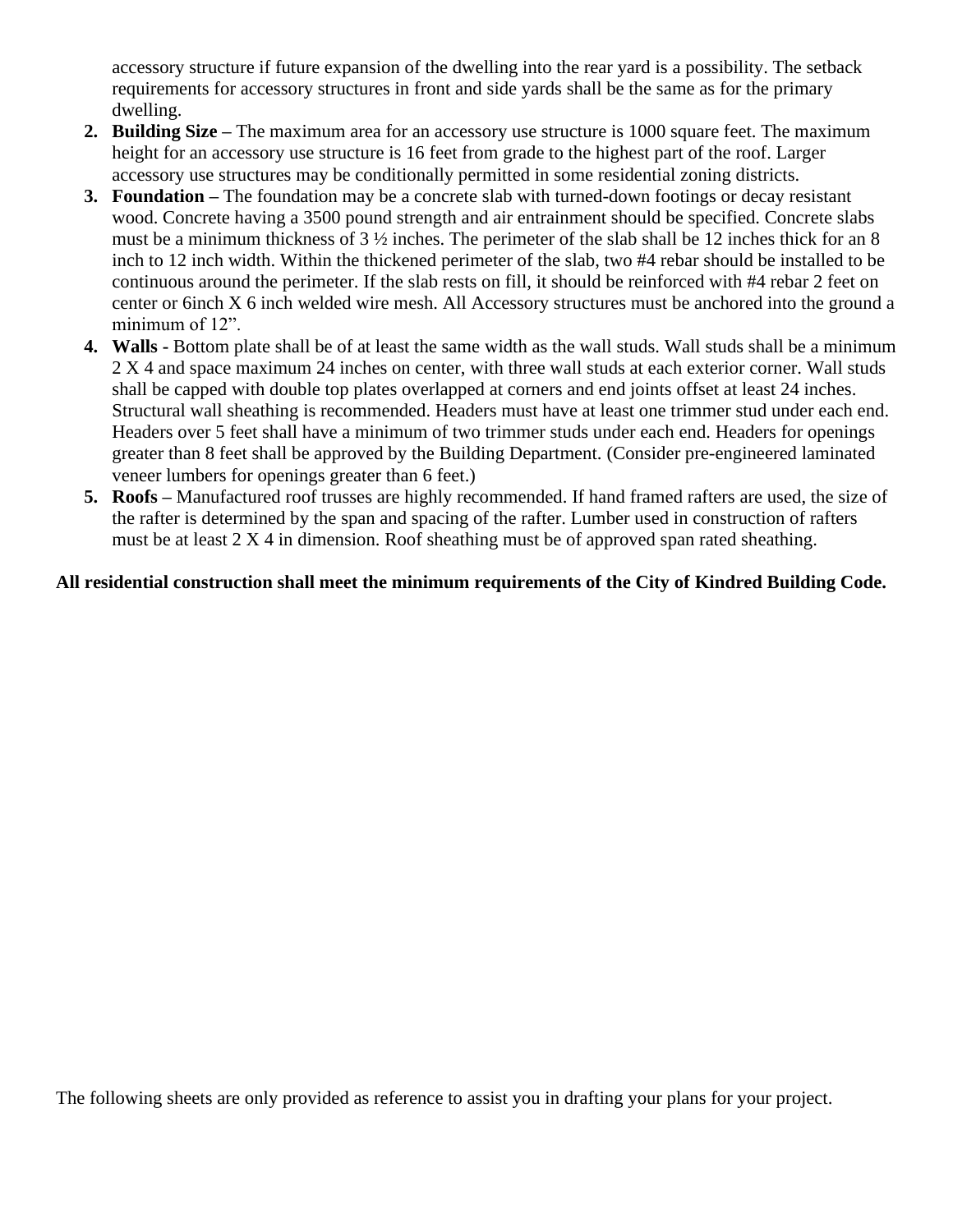

# **Residential Building Permit Application**

#### **Please email completed applications to: midwestinspectionservicesnd@gmail.com Incomplete applications will cause delays in the routing/review and permitting process.**

| Project Title*:               | Office use only:                |
|-------------------------------|---------------------------------|
|                               |                                 |
|                               |                                 |
| Address:                      |                                 |
| Project Value:                |                                 |
|                               |                                 |
| <b>Project Description:</b>   |                                 |
|                               |                                 |
|                               |                                 |
|                               |                                 |
| Owner:                        | <b>Contact Person:</b>          |
|                               |                                 |
| Address:                      | Fax:<br>Phone:                  |
|                               | E-mail:                         |
| Designer:                     | <b>Contact Person:</b>          |
|                               |                                 |
| Address:                      | Fax:<br>Phone:                  |
|                               | E-mail:                         |
| <b>General Contractor:</b>    | <b>Contact Person:</b>          |
|                               |                                 |
| Address:                      | Phone:<br>Fax:                  |
|                               | E-mail:                         |
| ND Contractor License No.     |                                 |
| <b>Foundation Contractor:</b> | <b>Mechanical Contractor:</b>   |
|                               |                                 |
| Phone:                        | Phone:                          |
| E-Mail:                       | E-Mail:                         |
| ND Contractor License No.     | ND Contractor License No.       |
| Excavator:                    | <b>Yard Grading Contractor:</b> |
| Phone:                        | Phone:                          |
| <b>Plumbing Contractor:</b>   | <b>Electrical Contractor:</b>   |
|                               |                                 |
| Phone:                        | Phone:                          |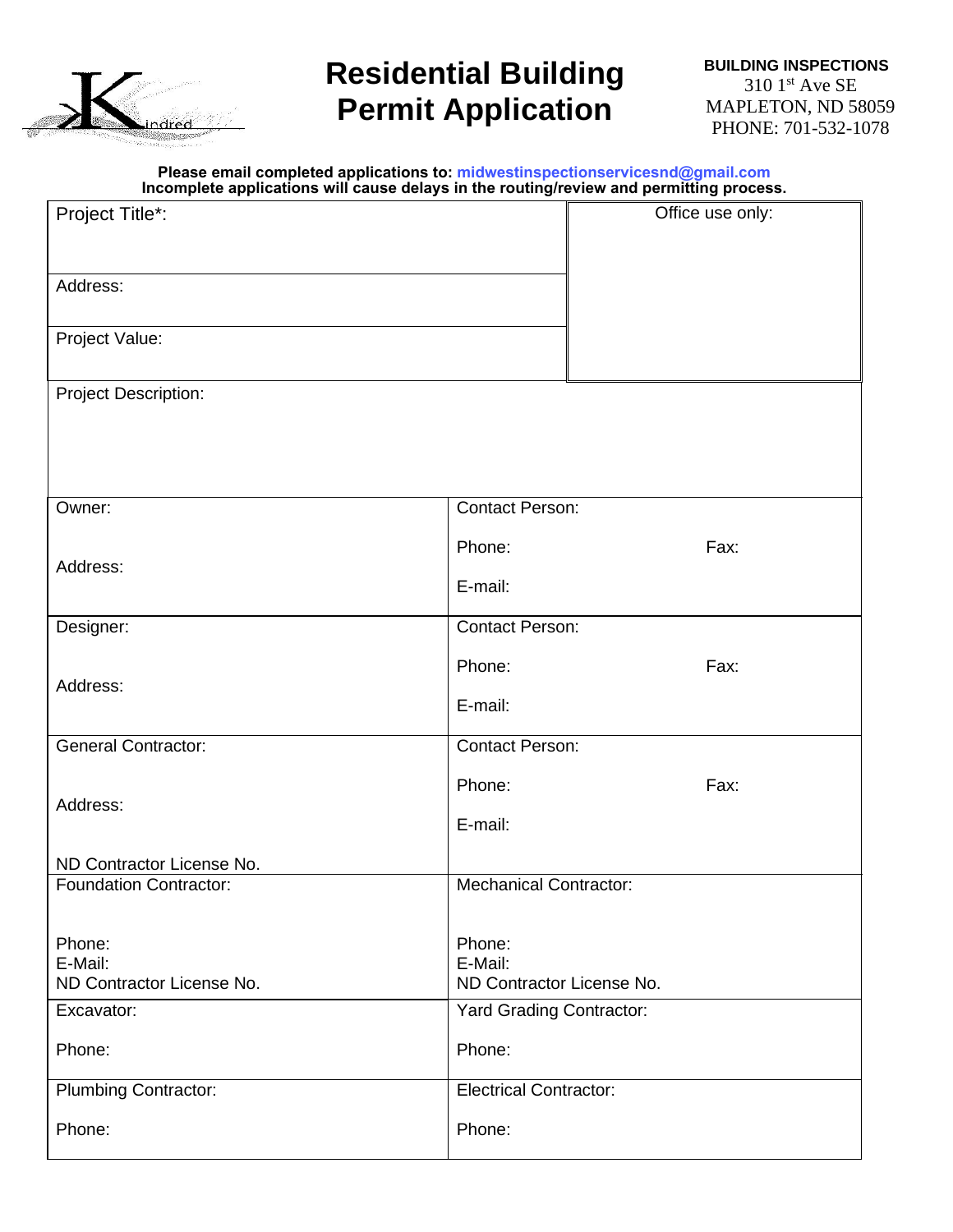**TYPE OF IMPROVEMENT:** □ New Construction □ Addition □ Remodel □ Demolition □ Move □ Repair □ Miscellaneous □ Temporary

### **PERMIT FOR:**

□ Single Family Dwelling □ Two Family Dwelling (Separate Permit for each Unit) □ Townhouse ( Units)  $\Box$  Accessory Building  $\Box$  Deck  $\Box$  Residing  $\Box$  Lower Level Finish □ Other (Please Explain :)

### **BUILDING/STRUCTURE SIZE:**

| Width               | er Ft. | Depth | Ft. |                    | Height Ft. No. of Stories | Basement Finished $\Box$ Yes $\Box$ No |
|---------------------|--------|-------|-----|--------------------|---------------------------|----------------------------------------|
| Basement Floor Area |        |       | SF  | Number of Bedrooms |                           |                                        |
| Main Floor Area     |        | SF    |     | Number of Bedrooms |                           |                                        |
| Second Floor Area   |        |       | SF  | Number of Bedrooms |                           |                                        |
| Third Floor Area    |        | SF    |     | Number of Bedrooms |                           |                                        |
| Garage Floor Area   |        |       | SF  |                    |                           |                                        |

### **BUILDING LOCATION ON SITE:**

| <b>Property Zoning Designation</b>    | <b>Property Area</b><br><b>SF</b>                                      |
|---------------------------------------|------------------------------------------------------------------------|
| North Property Setback Distance       | Ft. $\Box$ Front $\Box$ Side $\Box$ Rear $\Box$ Adjacent to Public Way |
| East Property Setback Distance        | Ft. $\Box$ Front $\Box$ Side $\Box$ Rear $\Box$ Adjacent to Public Way |
| South Property Setback Distance       | Ft. $\Box$ Front $\Box$ Side $\Box$ Rear $\Box$ Adjacent to Public Way |
| <b>West Property Setback Distance</b> | Ft. $\Box$ Front $\Box$ Side $\Box$ Rear $\Box$ Adjacent to Public Way |

### **REQUIREMENTS FOR CONSTRUCTION IN FLOODPLAIN:**

|                                           |                                | Is the Building Located in the Special Floodplain Hazard area? $\Box$ Yes $\Box$ No (If yes complete the following) |
|-------------------------------------------|--------------------------------|---------------------------------------------------------------------------------------------------------------------|
| Base Flood Elevation                      | Ft. Flood Protection Elevation | Ft. Letter of Map Revision Issued $\Box$ Yes $\Box$ No                                                              |
| Acknowledgement Form Submitted □ Yes □ No |                                |                                                                                                                     |

| <b>For Office Use Only</b>                                                                                                        |                             |
|-----------------------------------------------------------------------------------------------------------------------------------|-----------------------------|
| <b>Septic Permit Required:</b><br>$\Box$ Yes $\Box$ No                                                                            |                             |
| <b>Planning and Zoning Approval:</b><br>$P.U.D. \square Yes \square No$ Conditional Use $\square Yes \square No$<br>Date Approved | Overlay District □ Yes □ No |

*I hereby acknowledge that this application is not a Building Permit, nor does it authorize the start of construction.*

Signature of Applicant Date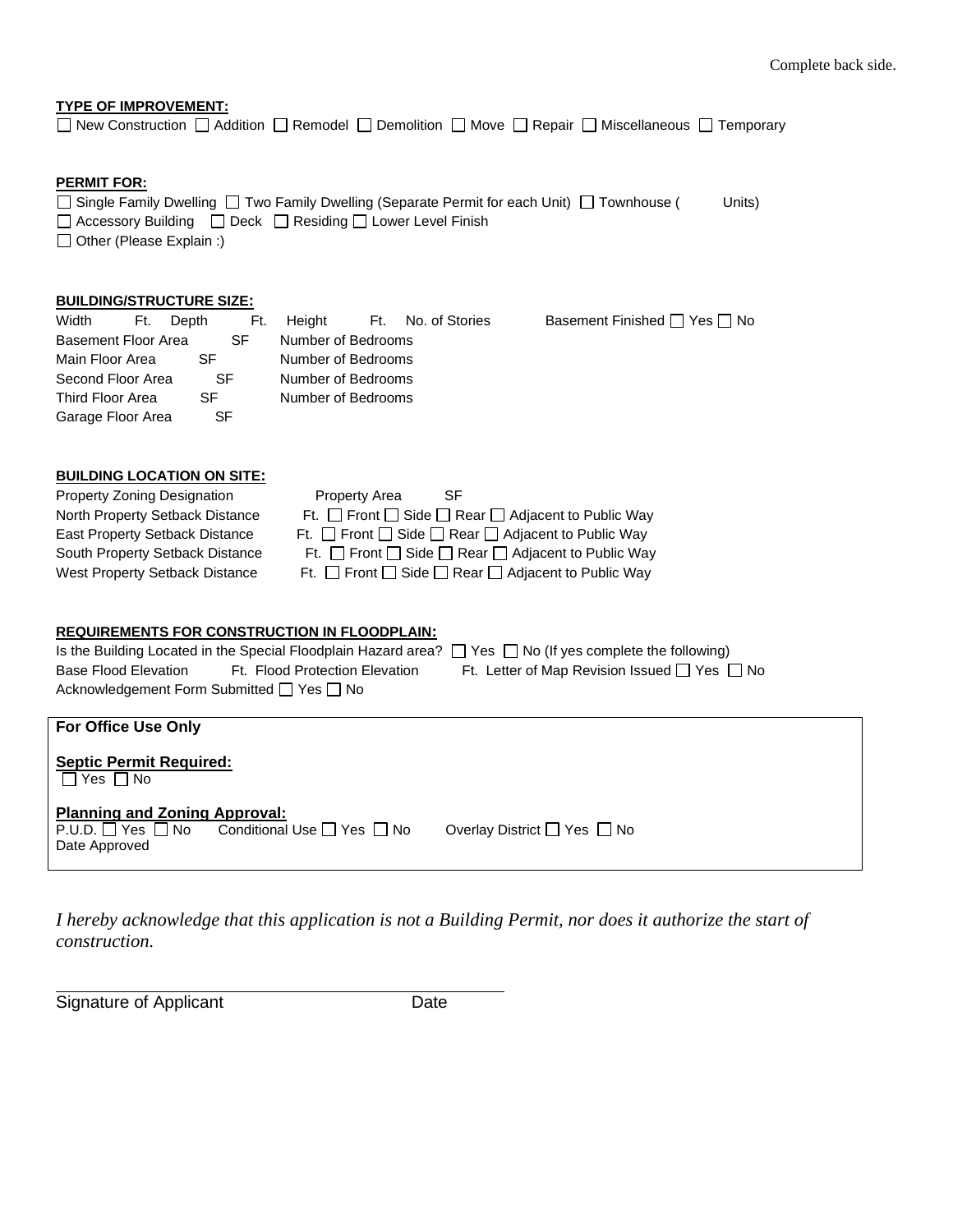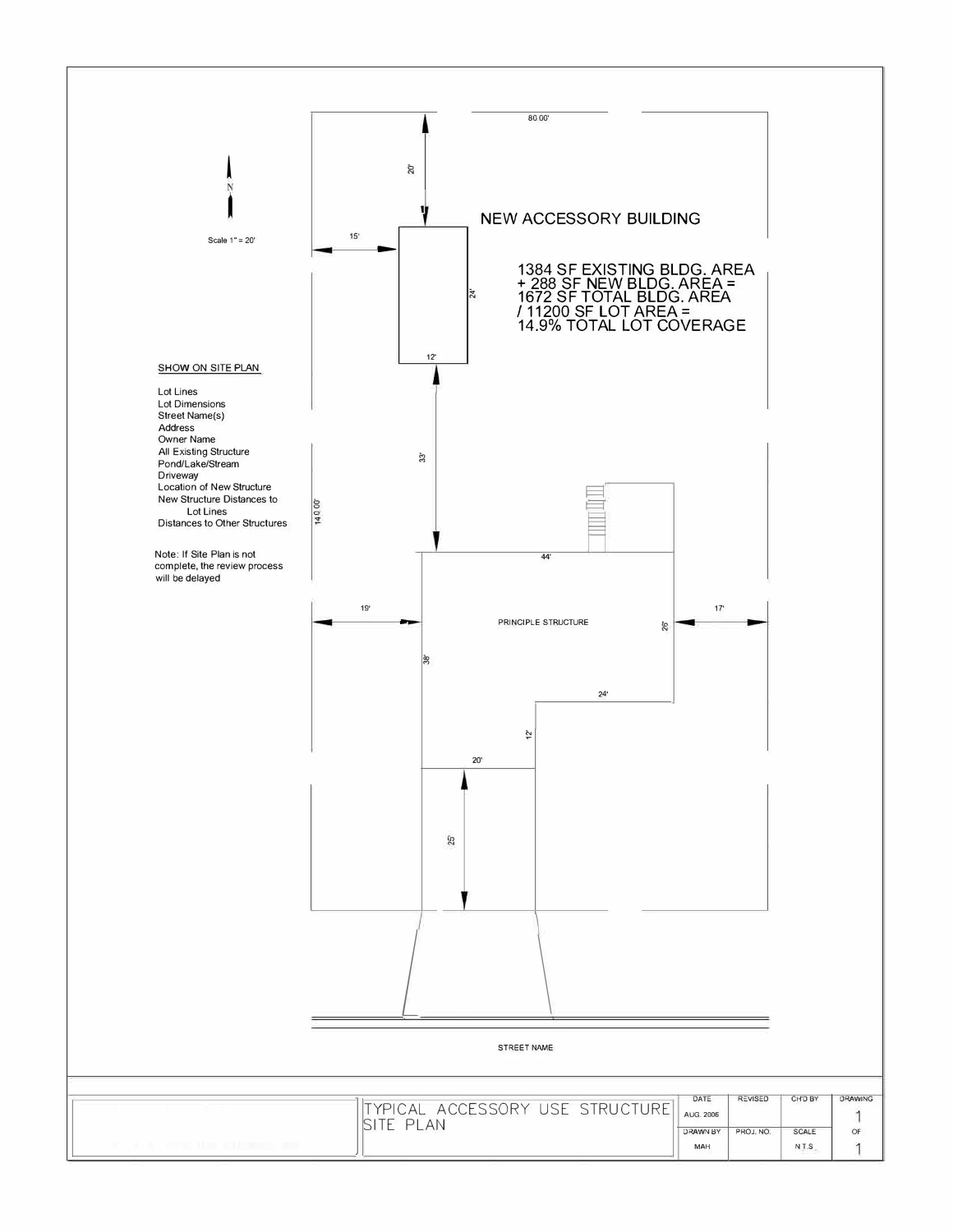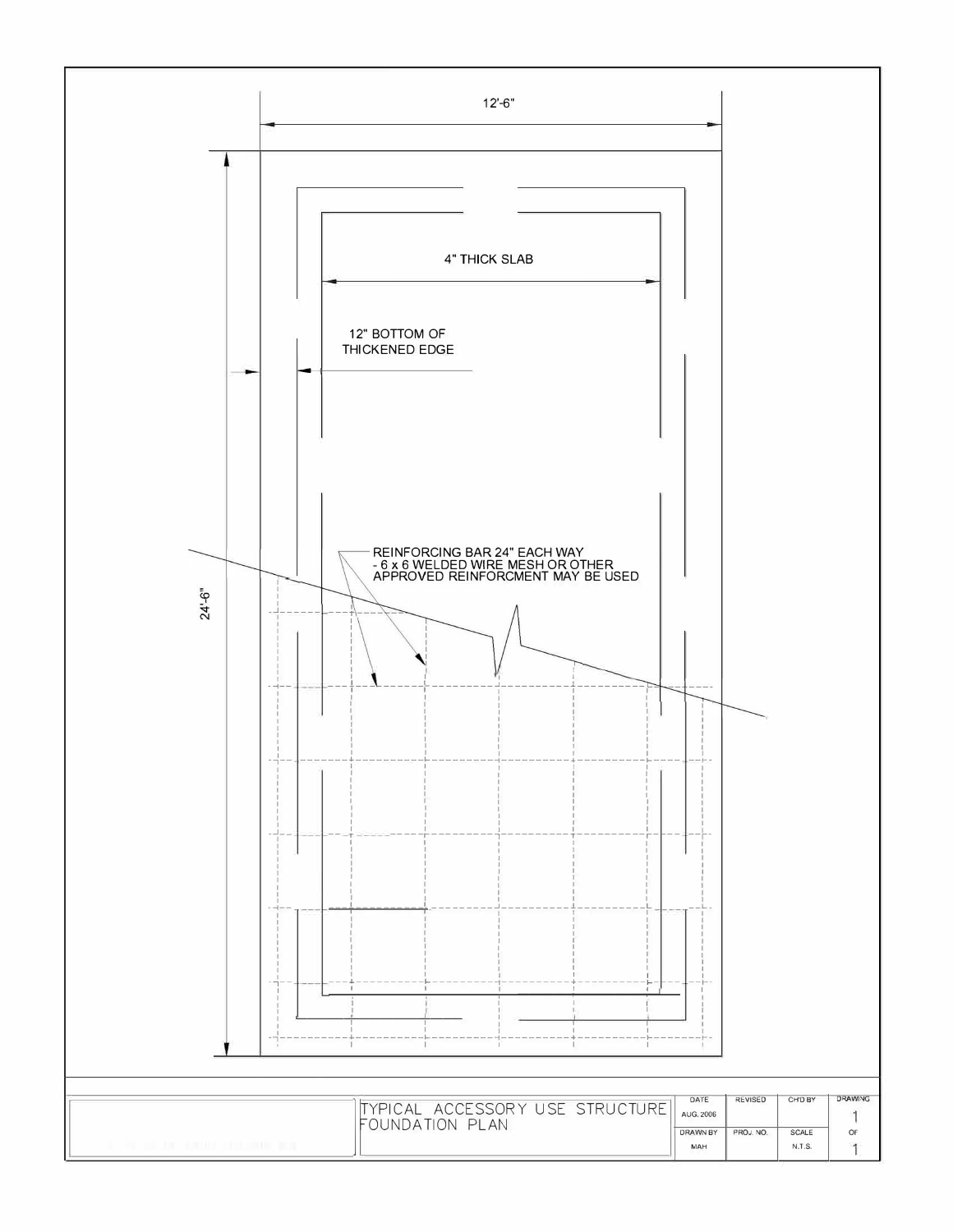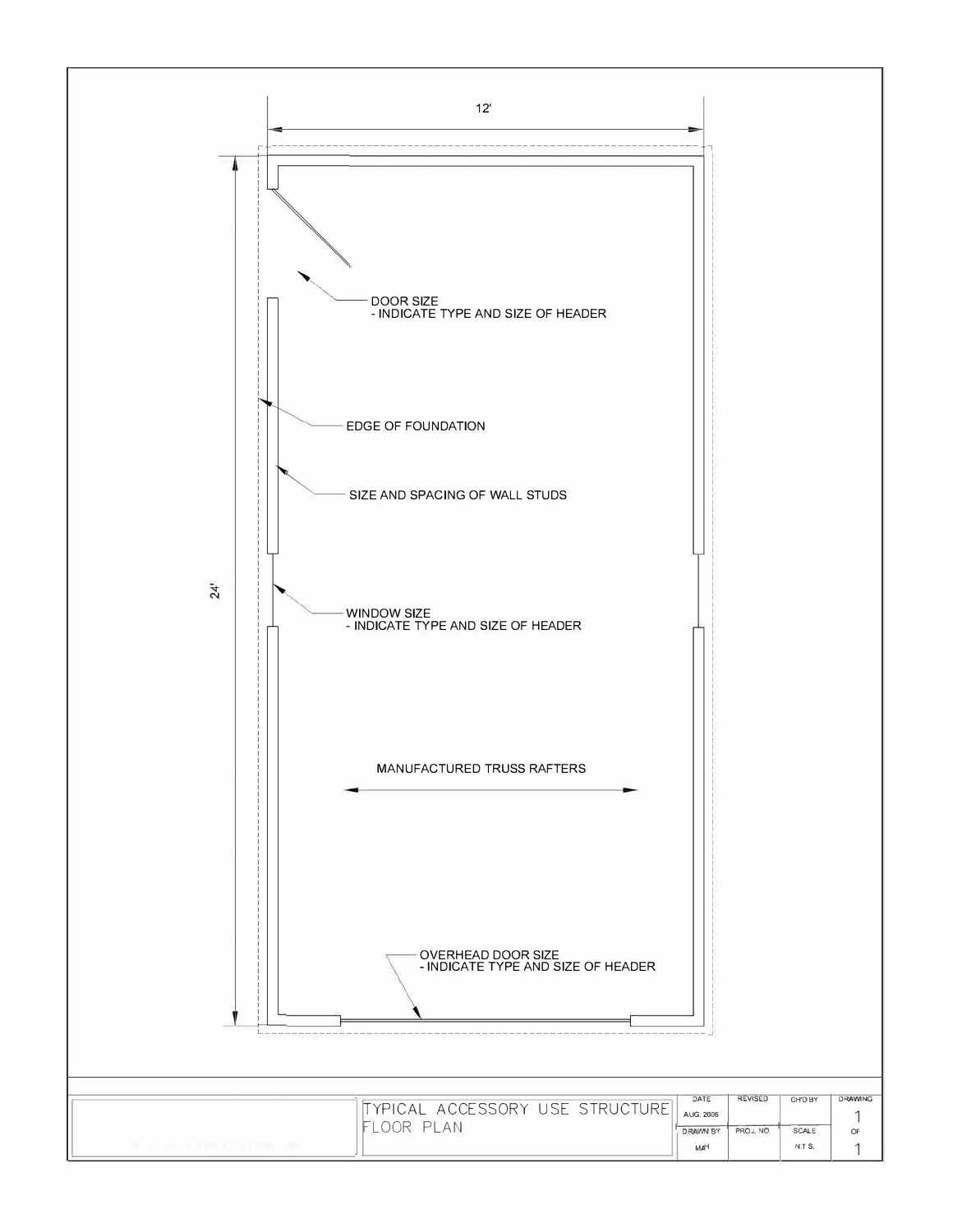